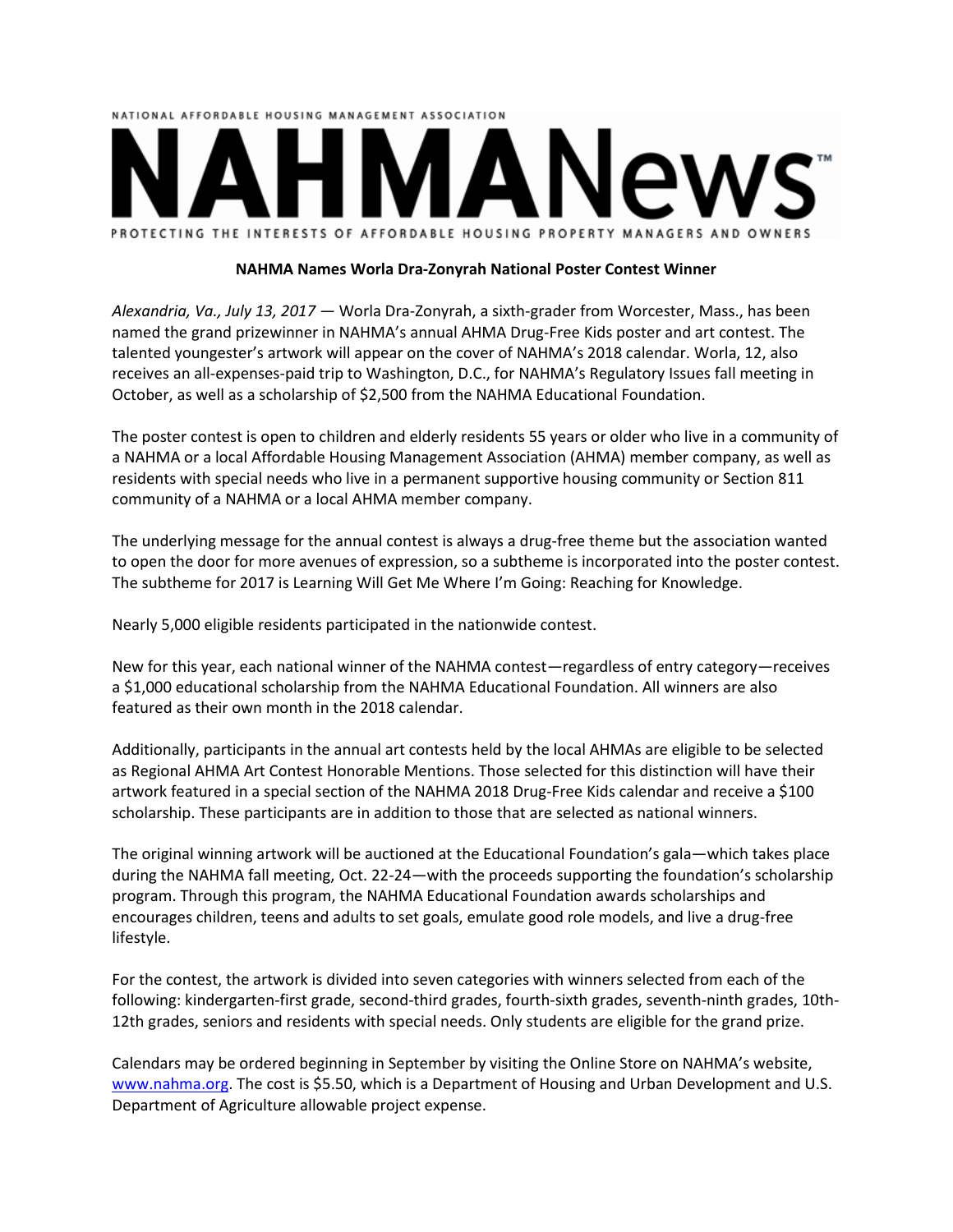The following lists this year's national program winners and honorable mentions, with their ages at time of submission, grade completed in June 2017/contest category, community where they live, management company and name of the AHMA that submitted their artwork.

# **GRAND PRIZEWINNER**

 Worla Dra-Zonyrah, 12, sixth grade; Stratton Hill Park, Worcester, Mass.; Corcoran Management; NEAHMA

## **NATIONAL WINNERS**

- Kheahna Davis, 8, third grade; Sunflower Lane Apartments, Clarksdale, Miss.; Interstate Realty Management Company; SAHMA
- Moriah Fordjour, 6, first grade; Stratton Hill Park, Worcester, Mass.; Corcoran Management; NEAHMA
- Uriel Fordjour, 10, fifth grade; Stratton Hill Park, Worcester, Mass.; Corcoran Management; NEAHMA
- Deyha L. Gomez, 10, fifth grade; Riverwalk Apartments, San Diego, Calif.; Solari Enterprises; AHMA-PSW
- J. Johnson, 14, ninth grade; Crawford Square, Pittsburgh, Penn.; McCormack Baron Management Services; PAHMA
- Anthony Keshishyan, 11, sixth grade; The Gardens on Garfield, Glendale, Calif.; Thomas Safran & Associates; AHMA-PSW
- Arusyak Keshishyan, 16, 11th grade; The Gardens on Garfield, Glendale, Calif.; Thomas Safran & Associates; AHMA-PSW
- Jennifer Lauzon, 17, 11th grade; Bay Village, Fall River, Mass.; First Realty Management Corp.; NEAHMA
- Jessica Lauzon, 13, eighth grade; Bay Village, Fall River, Mass.; First Realty Management Corp.; NEAHMA
- Winnie Mei, 17, 11th grade; Charlesview Residences, Brighton, Mass.; Peabody Properties Inc.; NEAHMA
- Jean Mistretta, 74, senior; Linwood Mill, Whitinsville, Mass.; Peabody Properties Inc.; NEAHMA
- José Ribot Rosa, 66, senior; Trigo Elderly Housing, San Juan, Puerto Rico; Martinal Management Corporation; SAHMA
- Diego Salcido, 8, third grade; Strathern Court, Sun Valley, Calif.; Thomas Safran & Associates; AHMA-PSW

# **HONORABLE MENTIONS**

- Kenny Camacho, 48, special needs; Winteringham Village, Toms River, N.J.; The Michaels Organization; JAHMA
- Marianna Gonzalez, 10, fifth grade; Village Park Apartments, Scranton, Penn.; Interstate Realty Management; PennDel AHMA
- Beverly Hamler, 71, senior; Logan Place, Mansfield, Ohio; Gorsuch Management/Fairfield Homes; MAHMA
- Ariana Lemus, 9, third grade; Don De Dios Apartments, San Jose, Calif.; EAH Housing; AHMA-**NCH**
- Jada McCaslin, 12, seventh grade; West End Baptist Manor Apartments, San Antonio, Texas; McDougal Property Management; SWAHMA